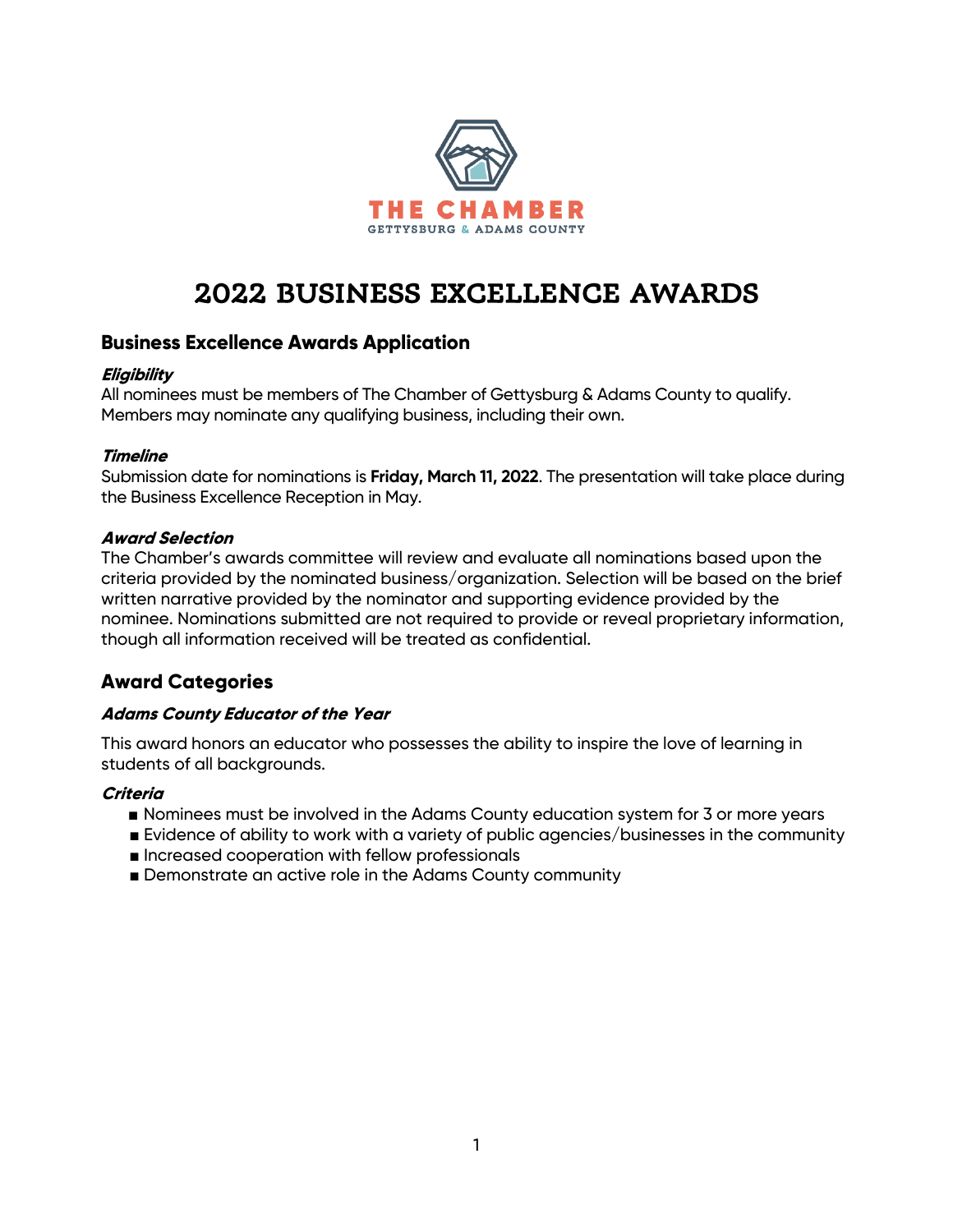## **Environmental Stewardship**

This award honors area businesses, industries or organizations that have implemented programs or projects that have had a positive environmental impact on the Adams County area.

#### **Criteria**

- Demonstrate the impact to the environment, its significance and what resources were conserved
- Evidence of long-term economic vitality
- Increased implementation of environmental principles and standards into mission/vision, policies or philosophies

#### **Family Owned Business**

This award honors a family owned and operated business that has been passed from one generation to the next.

#### **Criteria**

- Business must have at least a 15 year track record of success
- Evidence of success as measured by one or more of the following points: sales, profits, growth of service/community members served or other measurables you have identified in your goals
- Increased ability to retain talent and foster growth within their workforce
- Demonstrate potential for long-term business success and economic growth
- Voluntary efforts to strengthen family owned businesses in Adams County

#### **Nonprofit of the Year**

This award honors a nonprofit organization that made notable impact on the quality of life for those who live and work in Adams County.

#### **Criteria**

- Evidence of direct services provided
- Demonstrate the ways they impact individuals and creativity in delivery of services
- Increased strategies that guarantee the stability and sustainability of the organization
- Demonstrate innovative ways that gaps in current community needs are being fulfilled

#### **Small Business Person of the Year**

This award honors a business man or woman who best represents the principles of the chamber of commerce in business success, personal achievement and community service.

#### **Criteria**

- Nominees must own or manage a for-profit business with fewer than 50 full-time employees
- Evidence of proven growth strategies and outcomes
- Increased growth and ability to retain talent within their workforce
- Demonstrate the ability to take risks and overcome challenges
- Engagement in the Adams County community